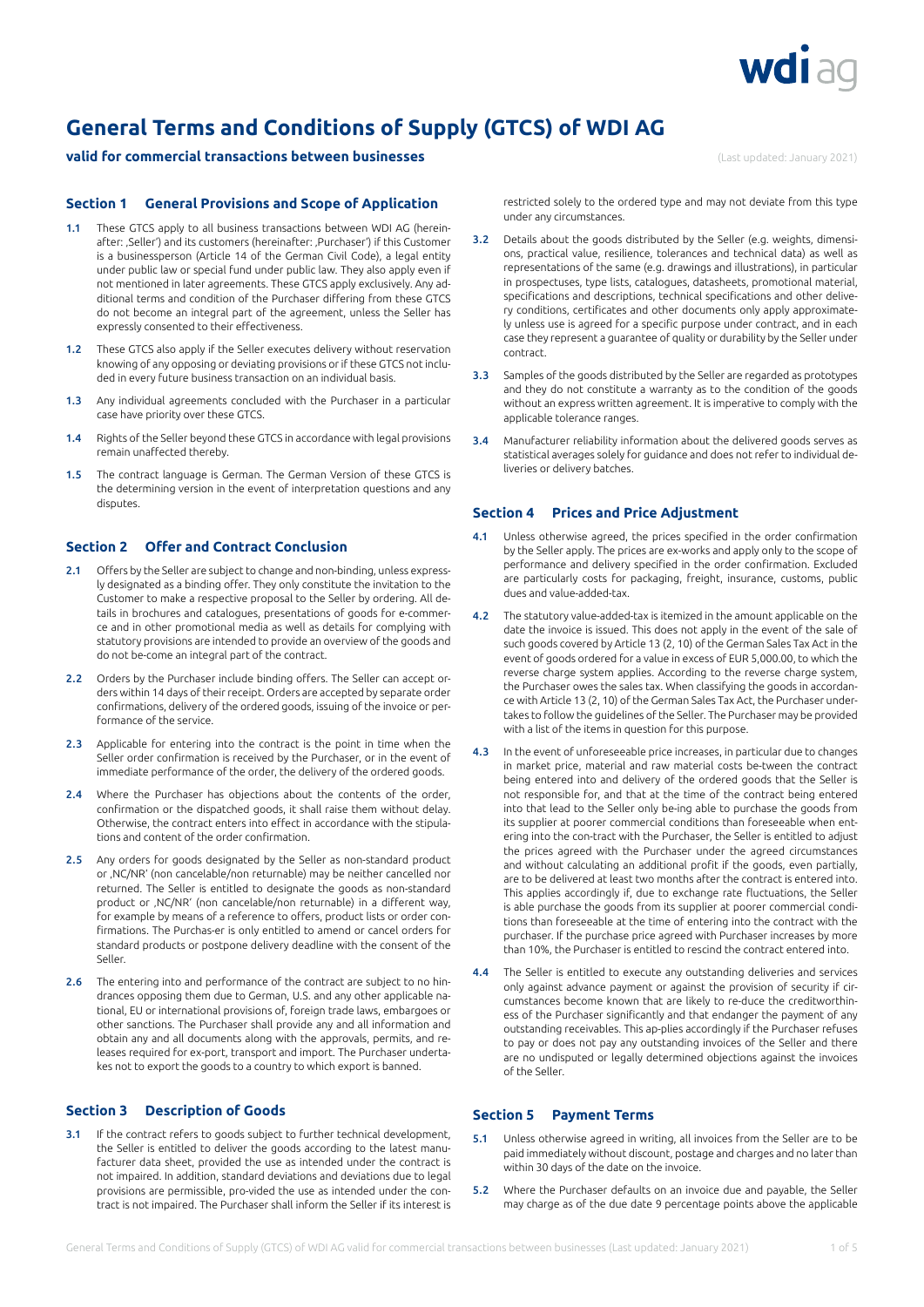

base interest rate plus a late fee of EUR 25,00 or the equivalent in a foreign currency, reasonable collection charges and attorney fees, and all outstanding invoices become due and payable immediately.

- 5.3 Bills of exchange and cheques are accepted only upon express written agreement and only for payment. Discount charges and other bills of exchange and cheque fees must be paid by the Purchaser. The rights of the Seller under Section 10 of these GTCS remain until all bills of exchange have been met in full.
- 5.4 The Seller is entitled to deduct any Purchaser payments from its oldest debt. If costs and interest have already been incurred, the Seller is entitled to deduct any payments first from the costs, then from the interest and finally from the principle claim.
- 5.5 Where the Purchaser does not accept the ordered goods after a grace period granted to it (acceptance default), then the delivery price is due and payable as of the date when the goods are de-clared ready for delivery. At the same time, the Seller may charge a flat rate for storage fees as of the date of acceptance default. This is 0.5 % of the purchase amount per started week without special proof and is limited to 5% of the purchase price amount. The Seller and Purchaser are free to provide proof that the storage fees incurred in connection with the non-acceptance of the goods are lower or higher, or that no storage fees have been incurred. Any other claims shall remain unaffected thereby.

# **Section 6 Offsetting, Retention, Assignment**

- 6.1 Counterclaims of the Purchaser only entitle it to offset and assert a right of retention if these claims are determined with force of law or if they are undisputed. This does not apply for a counter-claim due to a defect affecting the same contractual relationship as the purchase price claim.
- 6.2 The assignment of any claims by the Purchaser against the Seller under this contractual relationship requires the written consent of the Seller to be effective. The Seller will only withhold its consent for justifiable interests.

# **Section 7 Delivery, Delivery and Performance Period, and Partial Deliveries**

- 7.1 Deliveries are ex works EXW ([Incoterms 2020](https://en.wikipedia.org/wiki/Incoterms#Incoterms_2020)).
- 7.2 Any delivery dates and deadlines specified by the Seller are provisional and non-binding deadlines and dates. The Seller is not liable for delays in delivery. Delivery deadlines and dates are only binding on the Seller if it has expressly specified and con-firmed them in writing as binding. Unless otherwise agreed, the Seller delivers on time if the goods are transferred to a transport person at the place of business or warehouse of the Seller, or if the Seller notifies the Purchaser of the readiness to deliver the goods after the Purchaser is in acceptance default. The same applies accordingly to delivery dates and deadlines.
- 7.3 Agreed delivery periods do not commence before the complete provision of the documents, permits and releases to be acquired by the Purchaser, the clarification of all production relevant questions, as well as the receipt of the agreed advance payment. Compliance with delivery dates and deadlines requires the timely and proper performance of these and all other obligations on the Purchaser. Compliance with agreed delivery dates and deadlines is subject to the condition precedent that the Seller receives its delivery on time and properly. The same applies accordingly to delivery dates and deadlines.
- 7.4 The Seller will notify the Purchaser in writing and in a timely manner if it does not receive deliveries or services from manufacturers, upstream suppliers or subcontractors for reasons for which the Seller is not responsible and despite proper congruent inventory, or the Seller does not receive them correctly or on time, or if any events of force majeure occur, i.e. service hindrances beyond the control of the Seller lasting more than four weeks. In this event, the Seller has the right to delay delivery or performance for the period of hindrance, or the Seller may rescind the contract in whole or in part for the portion of it not yet fulfilled, provided the Seller has complied with its duty to inform and the service hindrance lasts longer than 2 months. Examples for force majeure are strike, lockout, government interventions, energy and raw material shortage, pandemic events, involuntary transport bottle-necks, involuntary operational hindrances such as caused by fire, water and machine damages along with all other hindrances for which he Seller could not be held responsible if objectively considered.
- 7.5 Where a delivery date or deadline, or a performance date or deadline has been bindingly agreed and this period or date is exceeded by more than two months for the events mentioned under the above Section 7.3 or if it is no longer reasonable for the Purchaser to accept delivery or performance due to the delay, the Purchaser may rescind the contract for the unfulfilled portion after a grace period granted to the Seller informing the Seller of the threat of rejection having passed unsuccessfully. Whether the delivery is in default is determined by legal provisions.
- 7.6 Partial deliveries are permissible only if the partial delivery is usable for the Purchaser within the framework of the use intend-ed under the contract, the delivery of the remaining goods that were ordered is certain, and the Purchaser does not incur any significant additional expenditures or costs in connection there-with.
- 7.7 The Seller reserves the right to deliver up to 5% more or less of the scope of delivery for technical production reasons. No costs will be refunded if the delivery falls short.
- 7.8 The buyer may not refuse to accept the goods due to irrelevant defects.
- 7.9 Where the scope of delivery includes software of third parties, their license conditions apply.

#### **Section 8 Frame Orders**

- 8.1 Frame Orders (also known as Blanket Orders or General Agreements), where the Purchaser orders a certain quantity of goods for delivery in several partial deliveries over one specific period, are only possible upon separate agreement with fixed dates specified for the individual deliveries. Unless otherwise agreed, the master order may not exceed a term of twelve months.
- 8.2 4.2 In Frame Orders, the Purchaser must call off individual deliveries no later than 8 weeks prior to the desired delivery date. After the expiration of a reasonable grace period, the Seller is entitled to deliver and invoice the goods or rescind the agreement once the delivery period has expired, or if Customer has acted culpably to demand compensation for damages instead of performance. Where the period for calling off is not complied with by the Purchaser, the seller reserves the right to change the price at the moment of calling off.

#### **Section 9 Packaging, Shipment and Transfer of Risk**

- 9.1 The risk of accidental loss or deterioration of the goods transfers to the Purchaser at the time the goods are handed to the carrier, freight forwarder or any other person responsible for shipment but no later than at the time the goods are handed to the Purchaser. The same applies to partial deliveries or if shipment is, as agreed with the Purchaser, free of freight charges and costs for the Purchaser. At the request and expense of the Purchaser, the Seller will insure the goods against the specified perils by taking out a transport policy.
- 9.2 If transfer or shipment is delayed for circumstances for which the Purchaser is responsible, then risk transfers to the Purchaser at the point in time at which the Seller has notified the Purchaser that the goods are ready to ship.
- 9.3 Where the Seller chooses the type of shipment, the transport route and/or the shipping person, the Seller is only liable for intent or gross negligence in its respective selection.

#### **Section 10 Reservation of Title**

- 10.1 The delivered goods remain the property of the Seller until payment in full of all invoices to which the Seller is entitled from the Purchaser under the business transactions with the Purchas-er. The Purchaser is obliged to treat the goods with retained title diligently during the period of retained title. In particular, it shall insure the goods sufficiently at its own expense for the replacement value against fire and water damage as well as theft. The Purchaser already assigns to the Seller at this time any and all claims for compensation under this policy. The Seller hereby accepts this assignment. If assignment is not permissible, the Purchaser hereby informs the third party debtor irrevocably to pay only to the Seller. Additional claims of the Seller remain unaffected. On request, the Purchaser shall prove to the Seller that insurance has been taken out.
- 10.2 The Purchaser is only entitled to sell the goods with retained title within the framework of the proper course of business. The Purchaser is not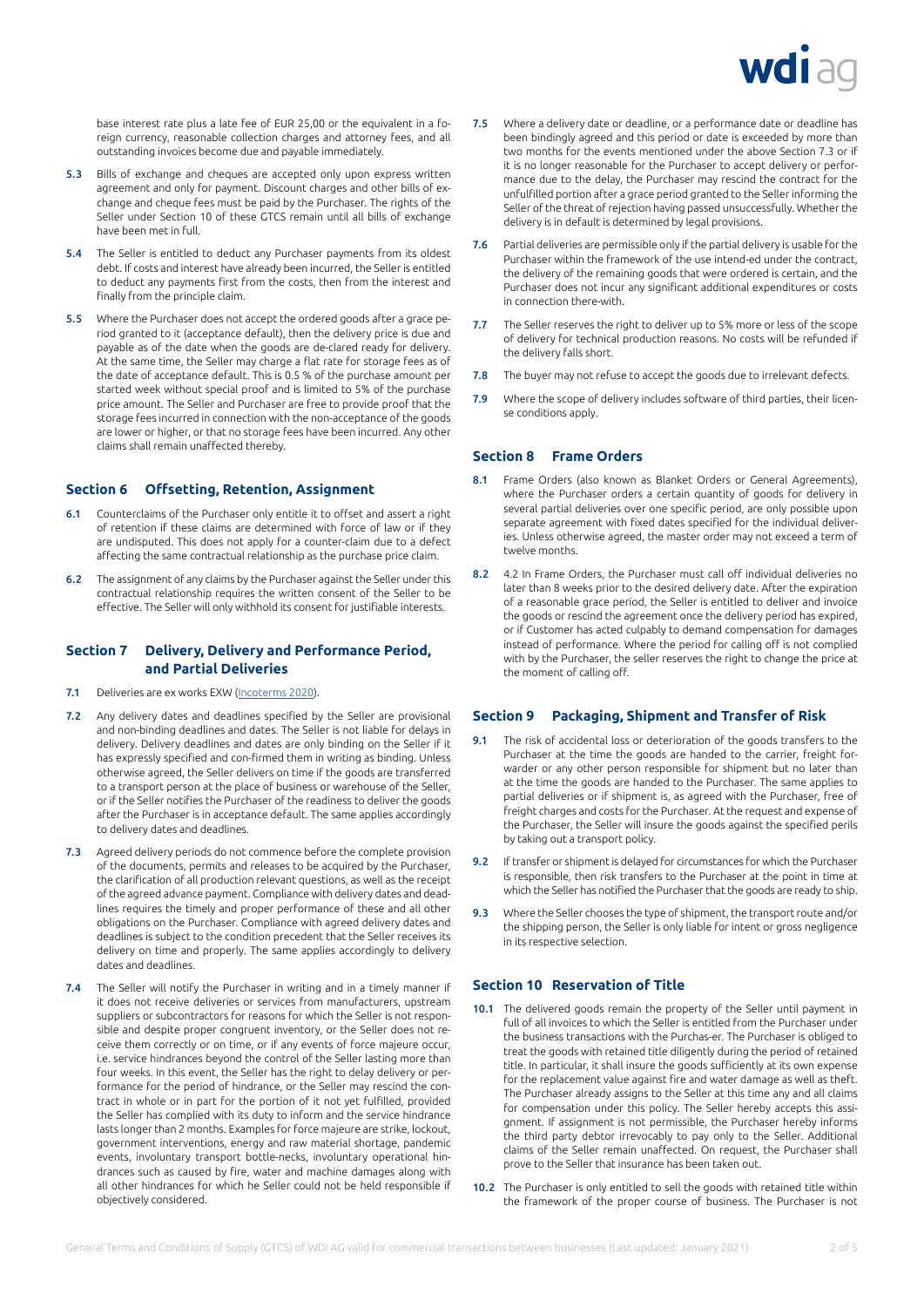

entitled to pledge the goods with retained title, to assign them as collateral, or to dispose of them in any other manner that could endanger the title of the Seller. With pledging or other third-party intervention, the Purchaser shall immediately inform the Seller in writing and provide all necessary information, inform the third party about the rights of retention of the Seller, and cooperate with the measures of the Seller to protect the goods under retention of title. The Purchaser bears all costs for which it is responsible, and which are incurred in discharging the attachment and to replace the goods, provided they cannot be charged to third parties.

- 10.3 The Purchaser already assigns to the Seller at this time any and all of its receivables from the resale of the goods including all ancillary rights, regardless of whether the goods under retained title are sold without or after further processing. The Seller hereby accepts this assignment already at this time. If assignment is not permissible, the Purchaser hereby informs the third party debtor irrevocably to make any payments only to the Seller. The Purchaser is irrevocably authorized to collect any receivables as-signed to the Seller in trust on behalf of the Seller. The amounts collected are to be paid immediately to the Seller. The Seller may revoke this Purchaser authorization to collect and the right of the Purchaser to resale if the Purchaser does not meet its payment obligation toward the Seller in a proper manner, if the Purchaser falls behind with its payments, stops payments, or insolvency proceedings are filed involving the assets of the Purchaser. Any resale of receivables requires the prior written consent of the Seller. By showing the assignment to third-party debtors, the authorization to collect of the Purchaser lapses. In the event of the authorization to collect being revoked, the Seller may demand that the Purchaser reports the assigned claims and their debtors, provides all information required for collection, provides the as-sociated records, and notifies the debtors of the assignment.
- 10.4 If the Purchaser falls behinds with its payments, the Seller may rescind the contract irrespective of its other rights. The Purchas-er must grant the Seller or any third party authorized by the Sell-er immediate access to the goods with retained title, surrender them and notify their whereabouts. After the appropriate warning in good time, the Seller may otherwise exploit the goods under retention of title for satisfying any claims due against the Purchaser.
- 10.5 If the Purchaser processes or modifies the goods with retained title, then it does it always does so does so on behalf of the Sell-er. The expectant right of the Purchaser to the goods under retention of title extends to the processed or modified item. If these goods are processed, combined, or mixed with other items not belonging to the Seller, the Seller acquires coownership in the new item relative to the value of the delivered goods at the time of processing in relation to the other items used for processing. The Purchaser keeps the new items safe for the Seller. The same provisions as for the goods under retention of title also apply to the items resulting from processing or modification.
- 10.6 At the request of the Purchaser, the Seller is obliged to release any securities to the extent that the value that can be realized with these securities in consideration of deductions in valuations customary by banks exceeds the receivables of the Seller from this business relationship with the Purchaser by more than 20%. The invoice value of the goods under retention of title and the nominal value with receivables are to be assumed with the assessment.
- 10.7 The Purchaser hereby grants the Seller an appropriate right of security for its goods if the goods are delivered to areas with other legal systems where the provision of the retention of title under Section 10.1 to 10.6 does not have the same collateral effect as in the Federal Republic of Germany. Where further statements or actions are required in this respect, the Purchaser shall issue these statements and collaborate in all measures necessary and required for effectiveness and enforceability.

# **Section 11 Claims for Defects, Limited Use and Liability**

- 11.1 The prior agreed condition of the goods forms the basis for any liability for defects of the Seller. The details regarding specifications and use in the respective manufacturer datasheets apply as the agreed properties in accordance with Article 434 of the Ger-man Civil Code. The Seller guarantees that the delivered goods present the characteristics specified in writing by the manufacturer or mutually for the approved use in testable technical parameters. Any attachments, lists and other documents of the Purchaser do not become part of the agreement on the condition of the goods unless the Seller expressly consents to their application.
- 11.2 The delivered goods are only intended for the purposes deter-mined by the respective manufacturer in the relevant product specification. These

purposes do not cover the use of the goods in life-sustaining or life-supporting medical equipment, in military systems, in nuclear facilities, in aerospace technology, in combustion control systems, in safety equipment and in devices or systems where the failure or malfunction of the goods can lead upon reasonable estimate to injury of life, body or health or to an extraordinarily high property damage and financial loss (hereinafter: "reserved purposes"), unless the respective manufacturer or the Seller has expressly approved the use of the goods for such reserved purposes. If the Purchaser still uses a product for such reserved purposes without express consent, then it is used at the sole risk and under the sole responsibility of the Purchaser. The same applies if the Purchaser uses goods contrary to German, U.S. and any other applicable national, EU or international provisions of foreign trade laws or embargoes or other sanctions of prohibited measures. The Seller does not assume any liability for expenses and losses for a use for unapproved, reserved or prohibited purposes without express prior consent. The Purchaser undertakes to hold the Seller harmless from all third party claims due to injuries and/or damage if these expenses and losses have arisen in connection with the use of the goods for unauthorized, prohibited or reserved purposes without the express prior consent of the Seller.

- 11.3 The Purchaser is responsible for the suitability and safety of the goods for application by the Purchaser, unless otherwise expressly agreed. Due to the wide range of possible uses, different requirements and individual conditions of use, the Seller is unable to make any guarantee of the suitability of the goods for a specific possible use unless it has expressly guaranteed the suitability in writing. The Purchaser itself shall check the suitability of the goods for the use intended by it. This applies equally to the analysis and examination of information and recommendations of the Seller incumbent solely on the Purchaser as well as of manufacturer details for use and about contents of the goods harming the environment, for whose accuracy the Seller offers no guarantee as for the goods containing prohibited substances or those harmful to the environment above permitted thresholds. The Seller offers no warranty, in particular none for the composition, properties or shelf life of the goods.
- 11.4 Where the goods to be delivered on behalf of the Purchaser are processed by the Seller, the provisions of Section 11.1 and 11.2 apply accordingly. In this case, the Seller undertakes to process with care in accordance with the agreed written specifications of the Purchaser without responsibility for any influence by the processing on the function and qualities of the goods.
- 11.5 The warranty rights of the Purchaser require it to have complied with the duties to inspect and report (articles 377, 381 German Commercial Code), in particular to have carefully inspected the delivered goods immediately on receipt and to have reported in writing to the Seller clear defects and those identifiable during such an inspection by stating the specific complaints and signs of defect, location, number and date of their occurrence as well as the individual goods complained about with production and delivery batches. The Purchaser shall notify the Seller in writing of latent defects and associated customer complaints immediately on their discovery with the appropriate details. Prompt notification is defined as a notification within no later than two weeks, whereby the deadline is met if the notice or complaint was sent on time. If the Purchaser fails to inspect the goods properly and/or to notify the Seller of the defect with the corresponding defects, the Seller shall not be liable for the unreported or untimely reported defect.
- 11.6 Where the goods are delivered by the Seller in batches that allow a statistical goods-in inspection of quality in accordance with customary principles, this inspection is to be performed as a goods-in inspection as a minimum. The inspection conditions and criteria stated in the relevant standard conditions apply for the inspection.
- 11.7 The Purchaser gives the Seller immediate opportunity and the required time to check reports of defects and any required measures, even by third parties. In addition, it shall submit to the Seller the goods complained about, their affected products and the customer claims and service reports following on from the complaints without delay. Where defects with the goods occur, at the request of the Seller the Purchaser shall arrange for their features and the reported complaints to be taken up by a neutral expert. The Purchaser shall give the Seller or its upstream suppliers the opportunity to inspect on site the features and nature of the goods complained about.
- 11.8 If the goods are defective, the Seller may choose subsequent performance by rectifying the defect within a reasonable time or delivery of goods without defect. The right of the Seller to refuse subsequent performance under legal condition shall remain unaffected thereby.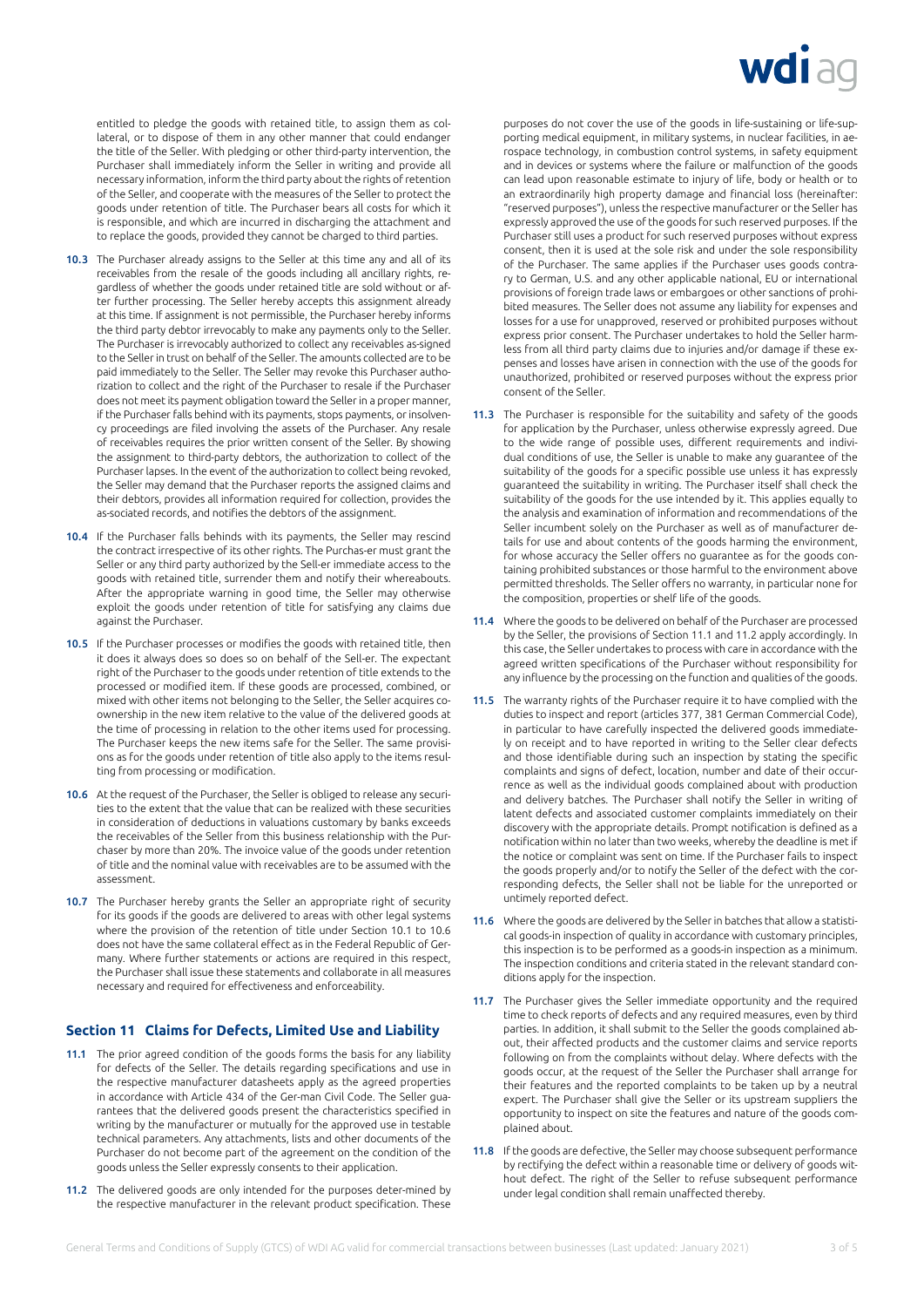

- 11.9 The Seller is entitled to make the subsequent performance owed conditional on the Purchaser paying the purchase price owed. Nevertheless, the Purchaser has the right to retain a reasonable portion of the purchase price relative to the defect.
- 11.10 Where the Seller is not ready or unable to rectify the issue within a reasonable time, the Purchaser may choose to rescind the contract or reduce the purchase price. The same applies if subsequent performance fails or is unreasonable for the Seller. There is no right of rescission if the defect is insignificant.
- 11.11 The Seller shall pay any expenses necessary for the purpose of testing and rectification, particularly the transport, travel expenses and material costs as stipulated in Section 439 (2) of the German Civil Code, provided it is determined that there is a defect; however, the Seller shall not have to pay any expenses for the part of the expenditures that have increased due to the fact that the Purchaser has shipped the goods to a location other than the delivery address unless the nature of the goods changed after the change of location. In addition, the Seller only takes on the required costs for removing and installing defective goods where evidenced in detail in connection with subsequent performance where the Purchaser has converted them into something else in accordance with their type and purpose up to double the order total if it is not to blame for the complaints and failures of the goods. Otherwise, claims for subsequent performance or recourse with strict liability for the payment of removal and installation costs are excluded.
- 11.12 Where the Seller is responsible for the defect, the Purchaser is entitled to claim damages and subsequent performance based on the conditions specified in Section 11.16.
- 11.13 The Purchaser has no warranty claims if it tries to repair or modify the goods, or a third party tries to repair or modify the goods without the consent of the Seller, and if these actions make it impossible or unreasonably more difficult for the Seller to rectify the defect.
- 11.14 Claims by the Purchaser for compensation of expenditures instead of damages instead of performance are excluded if these were not required or if any reasonable third party would have incurred these expenditures.
- 11.15 Any return shipments of defective goods to the Seller for the purpose of subsequent performance require the prior written approval of the Seller and must be carried out in accordance with the rules in place at the Seller (RMA procedure). The risk of accidental loss or deterioration of the goods transfers only at the time they are accepted by the Seller at its place of business. The Seller is entitled to refuse returned goods without the RMA number issued in advance.
- 11.16 The Seller has unlimited liability for damages that occurred by breach of warranty or for any injuries to life, body or health. The same applies to intent and gross negligence, to the mandatory legal liability of the Seller for product defects (particularly those under the Product Liability Act) and to the liability for fraudulent concealment of defects. Furthermore, the Seller is liable for simple negligence only in the event of breach of a major contractual duty that arises from the nature of the contract, whose fulfilment is essential for the correct implementation of the contract and on which the Purchaser may normally rely. Such essential contractual duties of the Seller are specifically its primary duty to perform such as defect-free delivery of the goods, the duties of advice, protection and care intended to enable the Purchaser to use the goods in accordance with the contract, or to protect the body or life of the Purchaser and its personnel or protect its property against significant damage. If these essential contract duties are negligently breached, or in the event of default and impossibility, then the liability of the Seller is limited to the foreseeable typically incurring damage for a maximum of EUR 100,000 per loss event. Unless otherwise agreed above, the liability of the Seller is excluded.
- 11.17 The exclusions and limitations of liability specified in Section 11.16 apply to the same extent to the bodies, legal representatives, employees and other vicarious agents of the Seller.
- 11.18 The expiry date for the Purchaser to claim damages shall be one year, provided the defective goods were not used as intended for a structure and they have caused its defectiveness. The expiry term begins with the transfer of risk but no later than on the date the goods have been delivered. The unlimited liability of the Seller for breach of warranty or for loss of life, physical injury or harm to health, for deliberate act and gross negligence and for product faults is unaffected by this. The liability of the Seller for reasons specified in Section 11.3 is solely determined by the statutory limitations and particularly those under the Product Liability Act.
- 11.19 An opinion by the Seller about a complaint of defect by the Purchaser is not to be regarded as acknowledgement of a defect or entry into negotiations about a claim or circumstances justifying a claim unless negotiations are expressly commenced.
- 11.20 Without express agreement, the Seller accepts no procurement risk.
- 11.21 The place of performance for subsequent performance and rectification is the place of business of the Seller. The Seller is also entitled to undertake rectification and subsequent performance at the place of business of the Purchaser.

# **Section 12 Product Liability**

- 12.1 The Purchaser shall not modify the goods; in particular, it will not modify or remove any existing warnings about hazards if the goods are not used as intended. If this duty is violated, the Purchaser holds the Seller internally harmless from third party claims under the Product Liability Act, provided the Purchaser is responsible for the mistake that triggered the liability.
- 12.2 If, due to a product error, the Seller arranges for the recall of the product or issues a warning, the Purchaser shall support the Seller and it will undertake all reasonable measures arranged by the Seller. In this respect the Purchaser will make available to the Seller all records regarding production, delivery and complaints of the goods. The Purchaser shall pay for the costs of the product recall or product warming, provided it is responsible for the product defect or the damage incurred therewith. Additional claims of the Seller remain unaffected.
- 12.3 The Purchaser will notify the Seller immediately in writing of any risks in using the product of which it becomes aware, and of any potential product errors or product outages in each individual case.

# **Section 13 Commercial Protective Rights and Copyright**

- 13.1 The goods may be subject to patent, trademark, copyright, design and other third-party rights. The Seller is not responsible or liable for claims in connection with a breach of any of these rights. The Purchaser is granted no rights of title or use except for the right to use the goods in the ordinary course of business.
- 13.2 Where a delivery includes software or other intellectual property, such software or other intellectual property is granted to the Purchaser under the conditions of the copyright and usage license, the conditions for which can be viewed in the license agreement attached to the software or other intellectual property. These conditions grant no rights or license to use such software or other intellectual property in a manner or for a purpose not expressly authorized by the license agreement.

# **Section 14 Reports to the Manufacturer and Data Protection**

- 14.1 The Buyer agrees to the processing of data on the Buyer such as sales prices and quantities, as well as names and addresses, by the Seller within the framework of the periodical reporting to manufacturers/suppliers (for i.e. POS-reports), who may be located abroad.
- 14.2 The Buyer agrees to the storing and processing of the collected buyer-related data by the Seller for the verification of the Buyer's creditworthiness, or to such data being disclosed by the Seller to the credit insurance company commissioned by the Seller.

## **Section 15 Execution of the contract by subsidiaries/affiliates**

15.1 The seller may allow affiliated companies to enter into the contract with the buyer in his place. The seller shall only do so after consent has been received from the buyer. If an affiliate enters into a contract with the seller, the general terms and conditions of business shall continue to apply to this contractual relationship in its entirety.

#### **Section 16 Export, Export Control, Disposal**

16.1 The delivered goods are intended to remain in the delivery country agreed with the Purchaser. Goods subject to embargo provisions may not be exported out of the delivery country